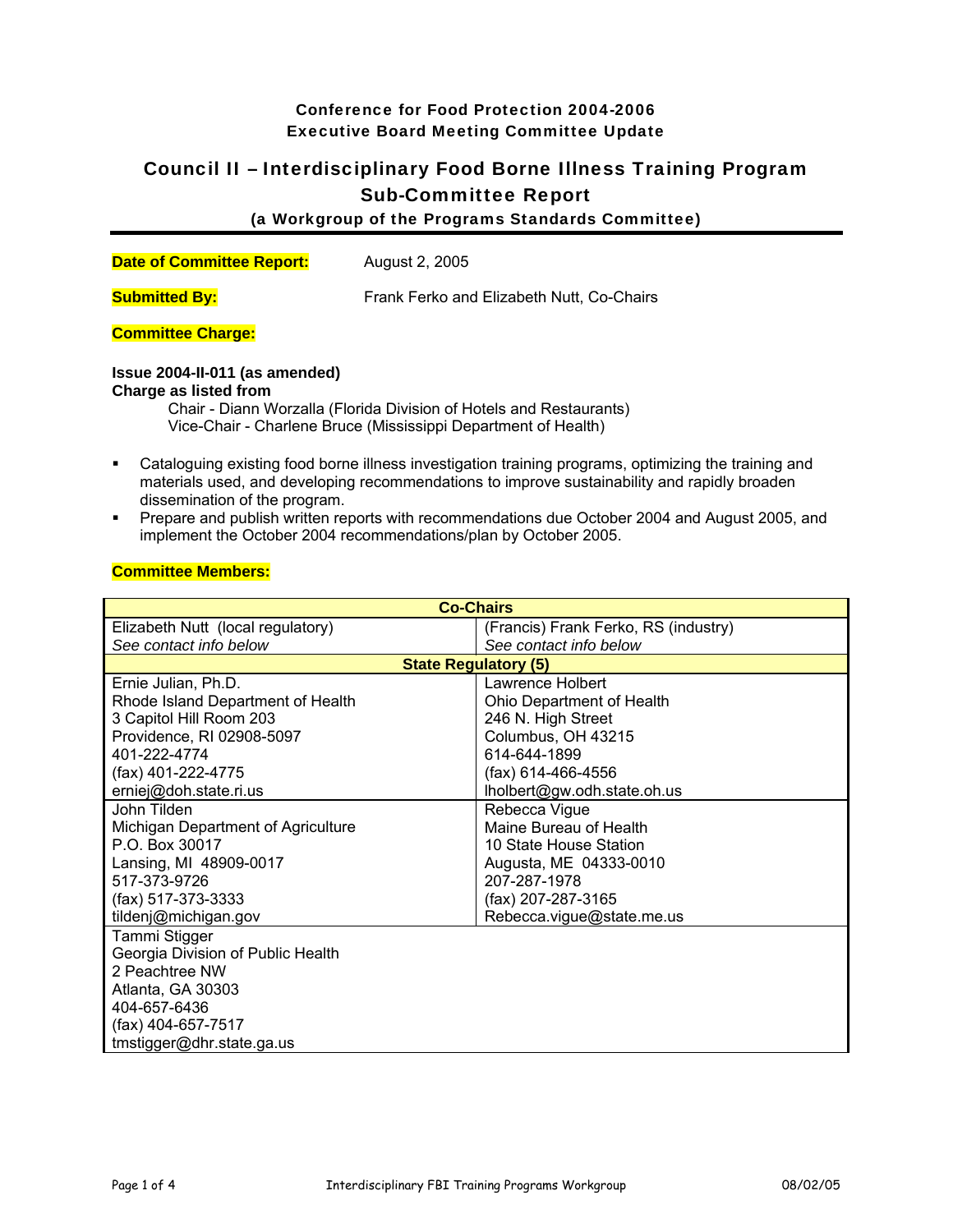|                                               | <b>Local Regulatory (5)</b>                           |
|-----------------------------------------------|-------------------------------------------------------|
| Elizabeth Nutt (local regulatory)             | Jeff Luedeman                                         |
| <b>Tulsa Health Department</b>                | City of Bloomington                                   |
| 4616 E. 15 <sup>th</sup> Street               | 1800 West Old Shakopee Road                           |
| Tulsa, OK 74112-6199                          | Bloomington, MN 55431                                 |
| 918-595-4301                                  | 952-563-8977                                          |
| (fax) 918-595-4339                            | (fax) 952-563-8949                                    |
| eanutt@tulsa-health.org                       | jluedeman@ci.bloomington.mn.us                        |
| Michele Samarya-Timm, M.A. REHS               | Holly Coleman, REHS                                   |
| <b>Public Health Educator</b>                 | <b>Environmental Health Supervisor</b>                |
| Franklin Township Health Department           | Catham County health Department                       |
| 935 Hamilton Street                           | 110 Lansbrooke Lane                                   |
| Somerset, NJ 08873                            | Apex, NC 27502-9613                                   |
| 732-873-2500                                  | 919-542-8209                                          |
| (fax) 732-214-0949                            | (fax) 919-542-8288                                    |
|                                               | holly.coleman@ncmail.net                              |
| Joyce Theard, MPA, REHS                       |                                                       |
| Program Manager, Food & Envornmental          |                                                       |
| Saint Louis County Department of Health       |                                                       |
| 111 S. Meramec Ave.                           |                                                       |
| Clayton, MO 63105                             |                                                       |
| 314-615-8925                                  |                                                       |
| (fax) 314-615-8951                            |                                                       |
| jtheard@stlouisco.com                         |                                                       |
|                                               | Federal (5)                                           |
|                                               | <b>Food and Drug Administration (2)</b>               |
| (James) Jim Fear                              | Kevin Smith                                           |
| <b>FDA/ORA</b>                                | <b>Consumer Safety Officer</b>                        |
| 11919 Rockville Pike                          | <b>FDA</b>                                            |
| Rockville, MD 20852                           | CPK1 RM2C025 HFS-625                                  |
| 301-827-8725                                  | 5100 Paint Branch Pkwy                                |
| (fax) 301-827-8708                            | College Park, MD 20740                                |
| jfear@ora.fda.gov                             | 301-436-1498                                          |
|                                               | Kevin.Smith@cfsan.fda.gov                             |
|                                               | <b>Centers for Disease Control and Prevention (2)</b> |
| Don Sharp, MD, DTM & H                        | Nancy Gathany                                         |
| Associate Director of Public Health           | Instructional Designer and Public Health              |
| <b>CDC</b>                                    | <b>Educational Specialist</b>                         |
| 1600 Clifton Road, MS G24                     | <b>CDC</b>                                            |
| Atlanta, GA 30333                             | 404-639-1543                                          |
| 404-639-2213                                  | (fax) 404-639-3982                                    |
| (fax) 404-639-3359                            | Ngathany@cdc.gov                                      |
| DAS8@cdc.gov                                  |                                                       |
|                                               | <b>US Department of Agriculture (1)</b>               |
|                                               | Currently unfilled position                           |
|                                               | <b>Regulatory - Other Key Organizations (4)</b>       |
| Representing Council of State and Territorial | National Association of City & County Health          |
| Epidemiologists (CSTE)                        | Officials (NACCHO)                                    |
| Bela Matyas                                   | <b>Becky Chester</b>                                  |
| Massachusetts Department of Public Health     | 1100 17 <sup>th</sup> St. NW, 2 <sup>nd</sup> Floor   |
| 305 S. St. Room 506                           | Washington, D.C. 20036                                |
| Jamaica Plain, MA 02130-3515                  | 202-783-5550                                          |
| 616-983-6847                                  | (fax) 202-783-1583                                    |
| bela.matyas@state.ma.us                       | bchester@naccho.org                                   |
| <b>CSTE Office</b>                            |                                                       |
| 2872 Woodcock Blvd. Suite 303                 |                                                       |
| Atlanta, GA                                   |                                                       |
| 710-458-3811                                  |                                                       |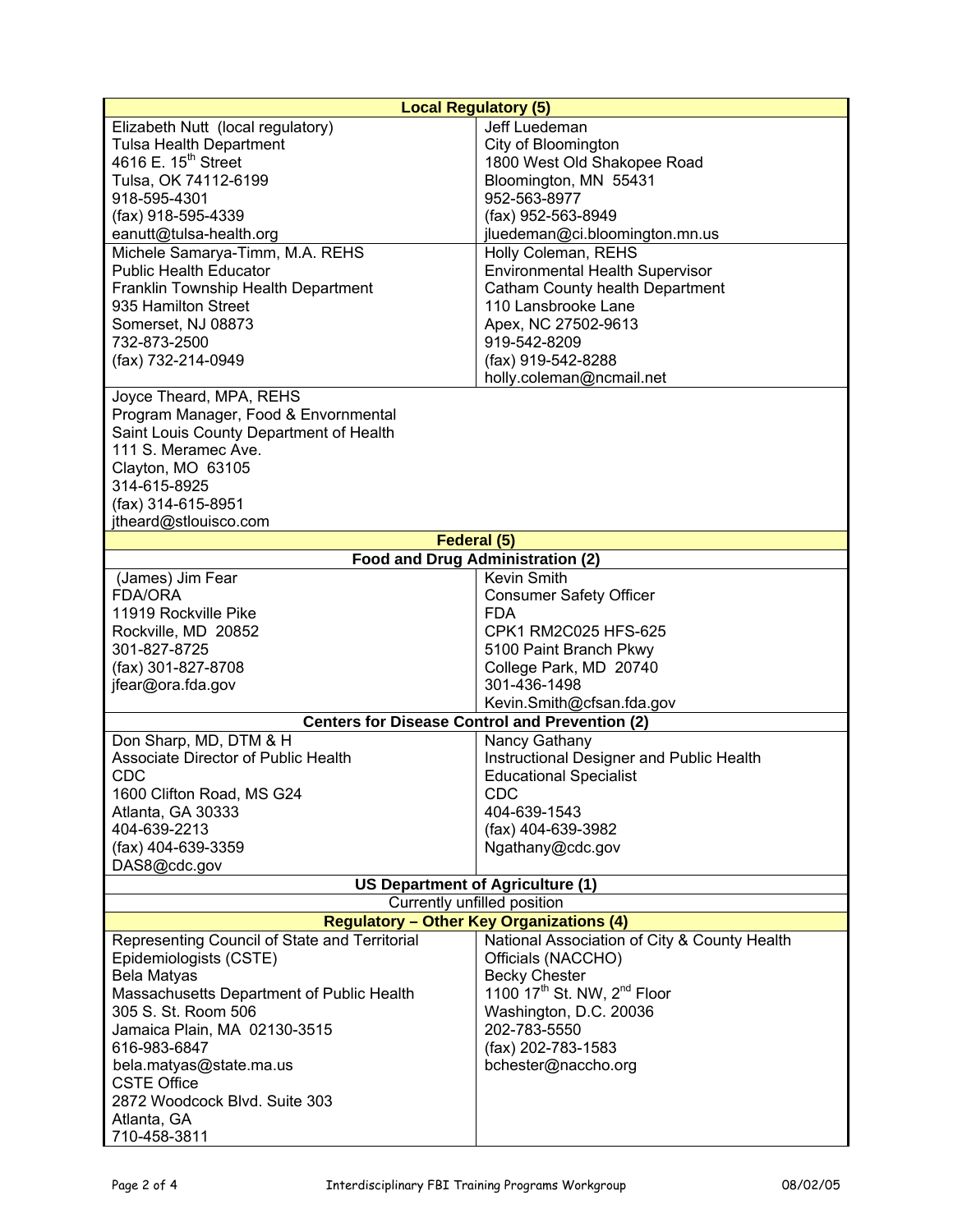| Representing American Public Health Laboratories<br>(APHL)<br>David Carpenter, Ph.D., MBA<br><b>Associate Professor</b><br>Department of Medical Microbiology/Immunology<br>SIU School of Medicine<br>Springfield, IL 62794 | National Environmental Health Association (NEHA)<br>Tom Dickey, REHS<br>National Environmental Health Association<br>27004 Glynn's Creek Court<br>Elridge, IA 52748<br>563-285-2099<br>(fax) 563-285-7870 |
|-----------------------------------------------------------------------------------------------------------------------------------------------------------------------------------------------------------------------------|-----------------------------------------------------------------------------------------------------------------------------------------------------------------------------------------------------------|
| 217-545-8465                                                                                                                                                                                                                | tdickey@neha.org                                                                                                                                                                                          |
| dcarpenter@siumed.edu                                                                                                                                                                                                       | <b>Academia</b>                                                                                                                                                                                           |
| none                                                                                                                                                                                                                        |                                                                                                                                                                                                           |
|                                                                                                                                                                                                                             | <b>Industry (8)</b>                                                                                                                                                                                       |
|                                                                                                                                                                                                                             | Casual Dining (2)                                                                                                                                                                                         |
| (Francis) Frank Ferko, RS (industry)                                                                                                                                                                                        | <b>Charles Catlin</b>                                                                                                                                                                                     |
| Director, Quality Assurance                                                                                                                                                                                                 | Darden Restaurants                                                                                                                                                                                        |
| Rare Hospitality International, Inc.                                                                                                                                                                                        | 15051 N. Kierland Blvd., Suite 220                                                                                                                                                                        |
| 8215 Roswell Road, Bldg. 600                                                                                                                                                                                                | Scottsdale, AZ 85254                                                                                                                                                                                      |
| Atlanta, GA 30350                                                                                                                                                                                                           | 602-614-2046                                                                                                                                                                                              |
| 770 206 5019                                                                                                                                                                                                                | (fax) 480-315-0328                                                                                                                                                                                        |
| (fax) 770 551 5409                                                                                                                                                                                                          | ccatlin@darden.com                                                                                                                                                                                        |
| frank.ferko@loho.com                                                                                                                                                                                                        | Quick Service (2)                                                                                                                                                                                         |
| Becky Stevens-Grobbelaar                                                                                                                                                                                                    | Lisa Wright                                                                                                                                                                                               |
| Yum! Brands, Inc.                                                                                                                                                                                                           | Jack in the Box Inc.                                                                                                                                                                                      |
| P.O. Box 1259                                                                                                                                                                                                               | 9330 Balboa Ave.                                                                                                                                                                                          |
| Griffin, GA 30224                                                                                                                                                                                                           | San Diego, CA 92131                                                                                                                                                                                       |
| 770-228-8319                                                                                                                                                                                                                | 858-571-2474                                                                                                                                                                                              |
| (fax) 770-228-7043                                                                                                                                                                                                          | (fax) 858-694-1525                                                                                                                                                                                        |
| becky.stevens-grobbelaar@yum.com                                                                                                                                                                                            | lisa.wright@jackinthebox.com                                                                                                                                                                              |
|                                                                                                                                                                                                                             | Food Store (2)                                                                                                                                                                                            |
| Dr. Jill Hollingsworth                                                                                                                                                                                                      | Roger Hancock                                                                                                                                                                                             |
| <b>Food Marketing Institute</b>                                                                                                                                                                                             | Albertsons                                                                                                                                                                                                |
| 655 15 <sup>th</sup> St. N.W., Ste 700                                                                                                                                                                                      |                                                                                                                                                                                                           |
| Washington, DC 20005                                                                                                                                                                                                        |                                                                                                                                                                                                           |
| 202-220-0659                                                                                                                                                                                                                |                                                                                                                                                                                                           |
| (fax) 202-220-0874                                                                                                                                                                                                          |                                                                                                                                                                                                           |
| jhollingsworth@fmi.org                                                                                                                                                                                                      | <b>Hotels / Institutions (1)</b>                                                                                                                                                                          |
| John F. Schulz                                                                                                                                                                                                              |                                                                                                                                                                                                           |
| Director of Quality Assurance/Program Development                                                                                                                                                                           |                                                                                                                                                                                                           |
| Marriott International                                                                                                                                                                                                      |                                                                                                                                                                                                           |
| Phone: (301) 380-2289                                                                                                                                                                                                       |                                                                                                                                                                                                           |
| Cell #: (301) 520-2172                                                                                                                                                                                                      |                                                                                                                                                                                                           |
| (301) 380-1450<br>Fax:                                                                                                                                                                                                      |                                                                                                                                                                                                           |
| john.schulz@marriott.com                                                                                                                                                                                                    |                                                                                                                                                                                                           |
| <b>Industry - Training (2)</b>                                                                                                                                                                                              |                                                                                                                                                                                                           |
| Peter Good                                                                                                                                                                                                                  | LeAnn Chuboff                                                                                                                                                                                             |
| Peter Good Seminars, Inc.                                                                                                                                                                                                   | Manager, Science and Regulatory Relations                                                                                                                                                                 |
| 205 W. Randolph, Suite 400                                                                                                                                                                                                  | <b>National Restaurant Association Educational</b>                                                                                                                                                        |
| Chicago, IL 60606                                                                                                                                                                                                           | Foundation                                                                                                                                                                                                |
| 800-528-2190<br>847-676-3420                                                                                                                                                                                                | 175 West Jackson, Suite 1500                                                                                                                                                                              |
| pgood@goodseminars.com                                                                                                                                                                                                      | Chicago, IL 60604<br>p: 312-715-5374                                                                                                                                                                      |
|                                                                                                                                                                                                                             | f: 312-566-9728                                                                                                                                                                                           |
|                                                                                                                                                                                                                             | lchuboff@nraef.org                                                                                                                                                                                        |